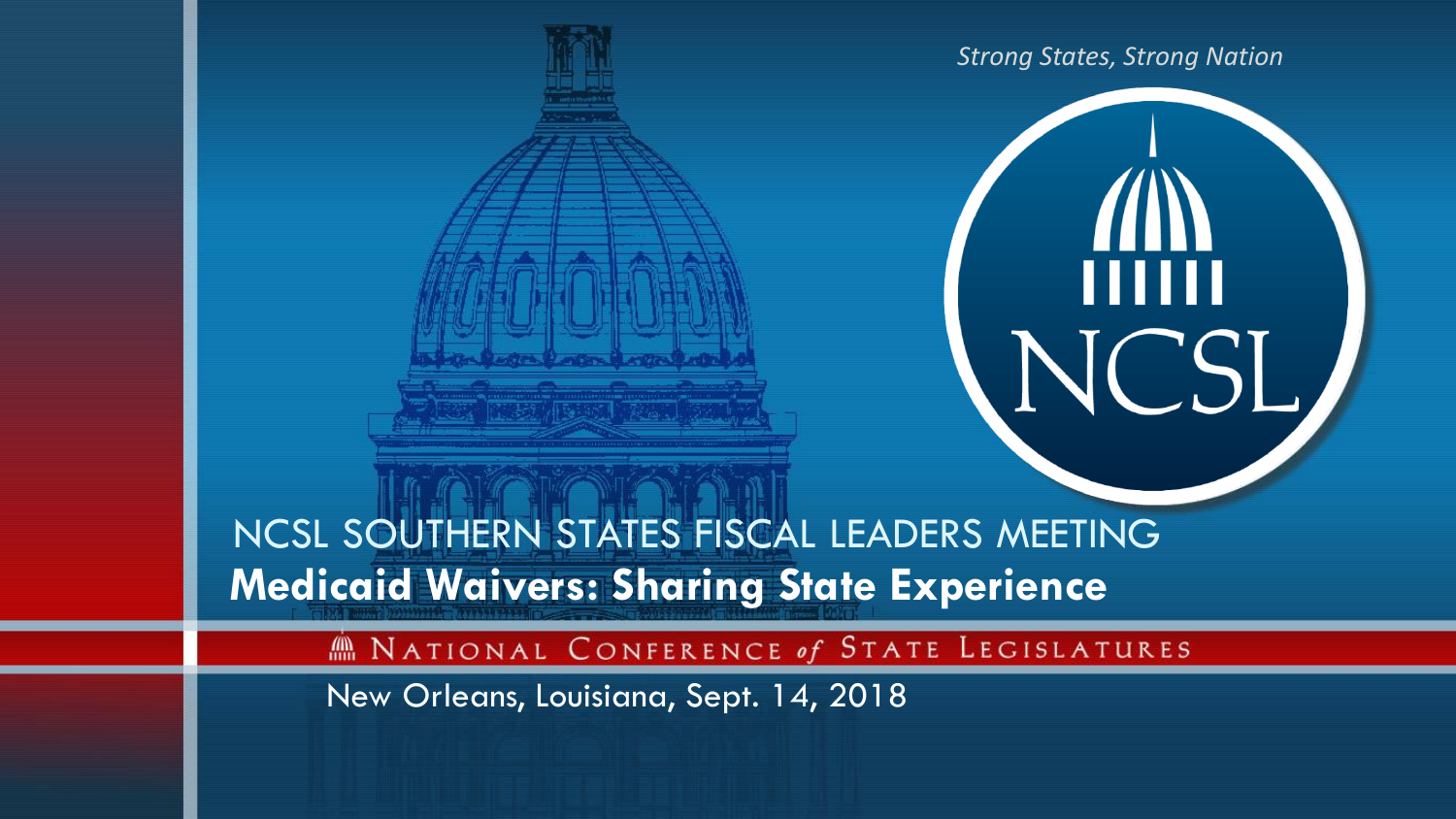

#### ■ Medicaid waivers explained: a mechanism for innovation

*Samantha Scotti, NCSL*

#### **D** Medicaid waivers: state experiences

*Joe Thompson, M.D., President and CEO, Arkansas Center for Health Improvement* 

#### Q & A and Round Table Discussion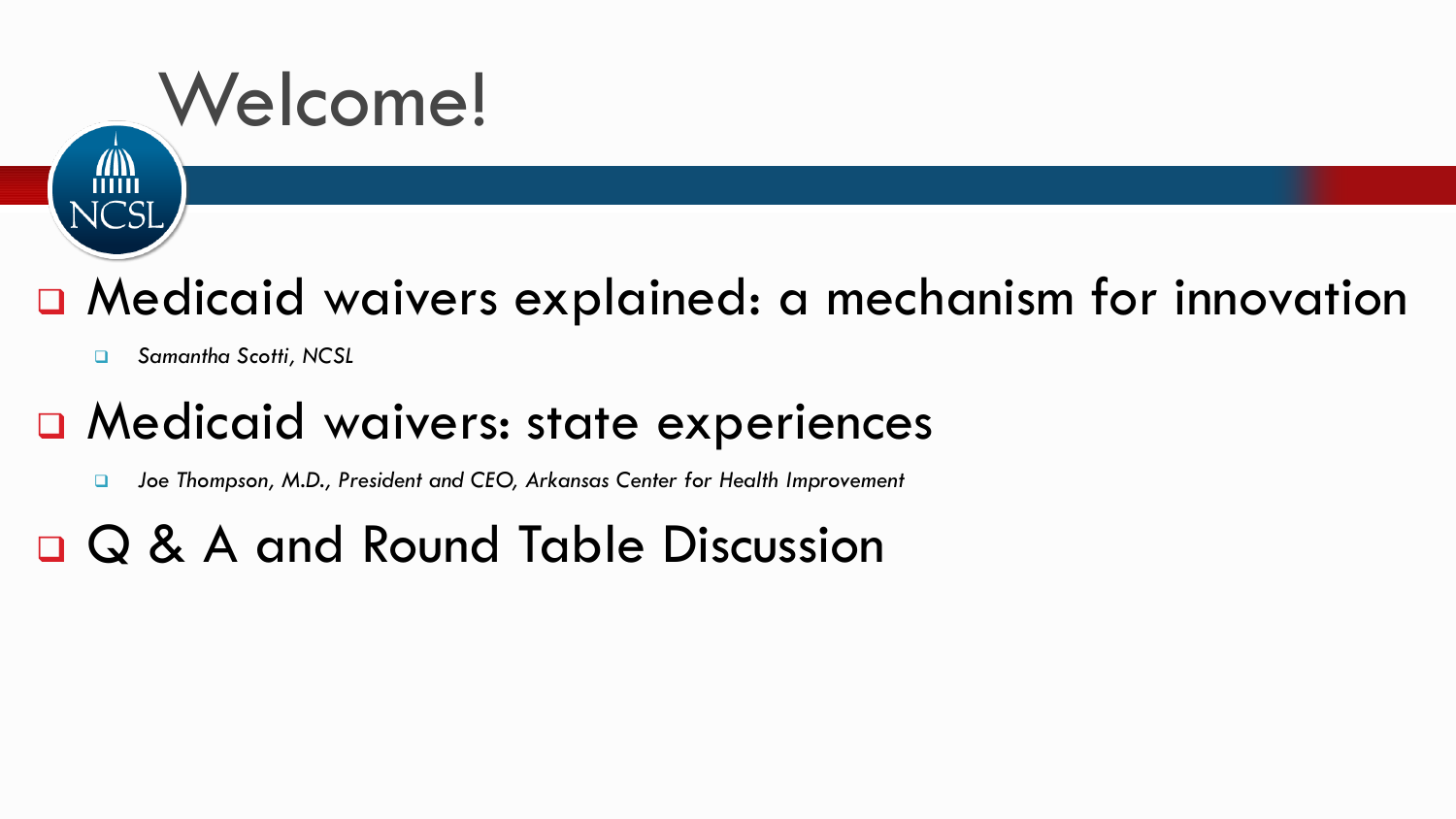

### Medicaid: Why so important?

- □ Medicaid represents \$1 out of every \$6 spent on health care in the US
- □ 28.2% of total state spending
	- (FY 15, both federal and state funds)
- □ Total cost was \$565.5 Billion, FY16
- Pays 3 out of 4 nursing home residents
	- Primary payer of long-term services and supports (LTSS)
- Funds about 46% of U.S. births
- Covers about 39% of children
- Subsidizes care for the uninsured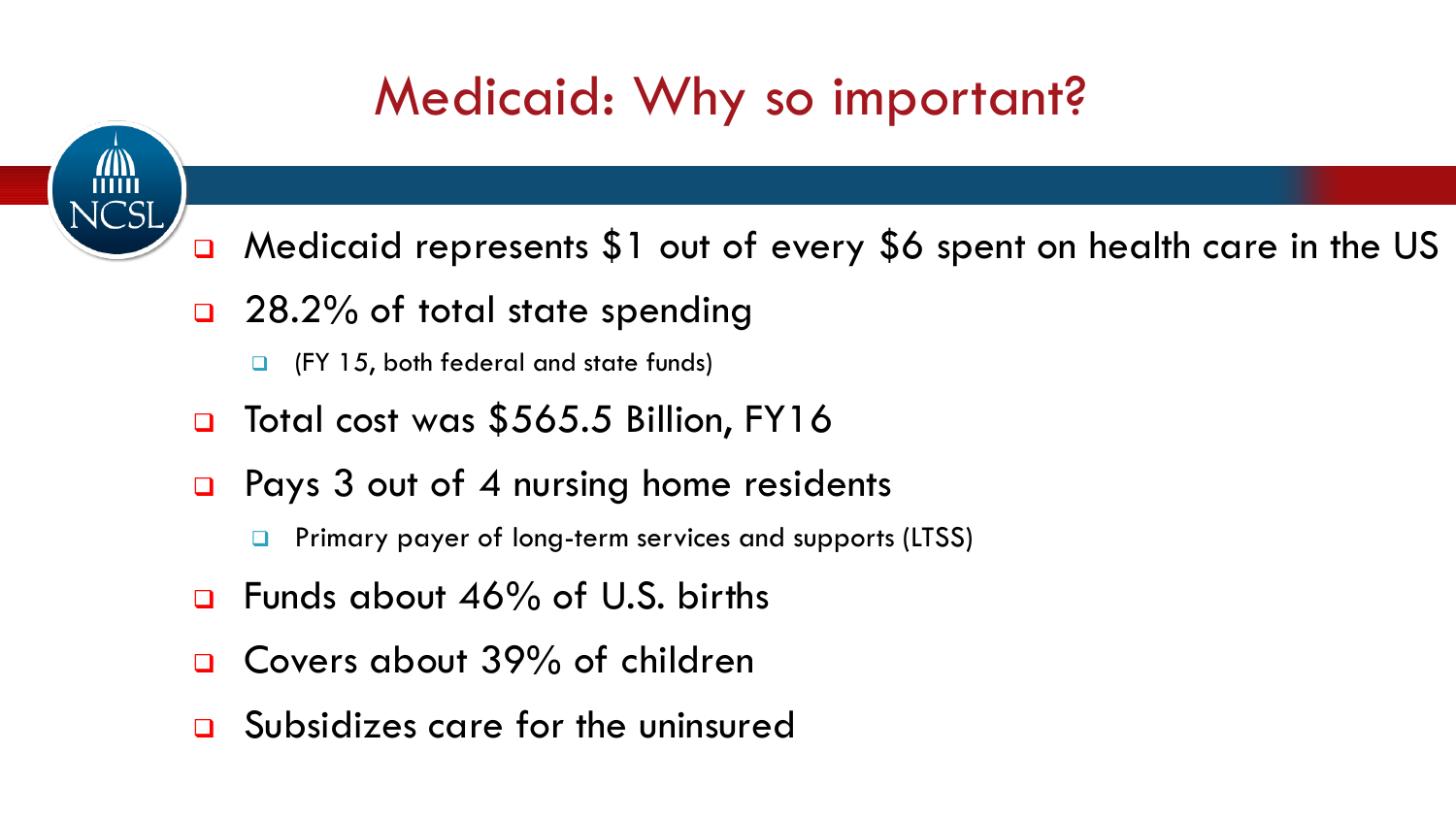# Medicaid policy options – "levers"

- D Identify eligibility levels
- □ Provide optional benefits for enrollees
- □ Consider delivery system reforms (managed care vs. fee-for-service)
- □ Set provider payment levels (compared to Medicare fee scale)
- Re-design long-term care (and home/community based care)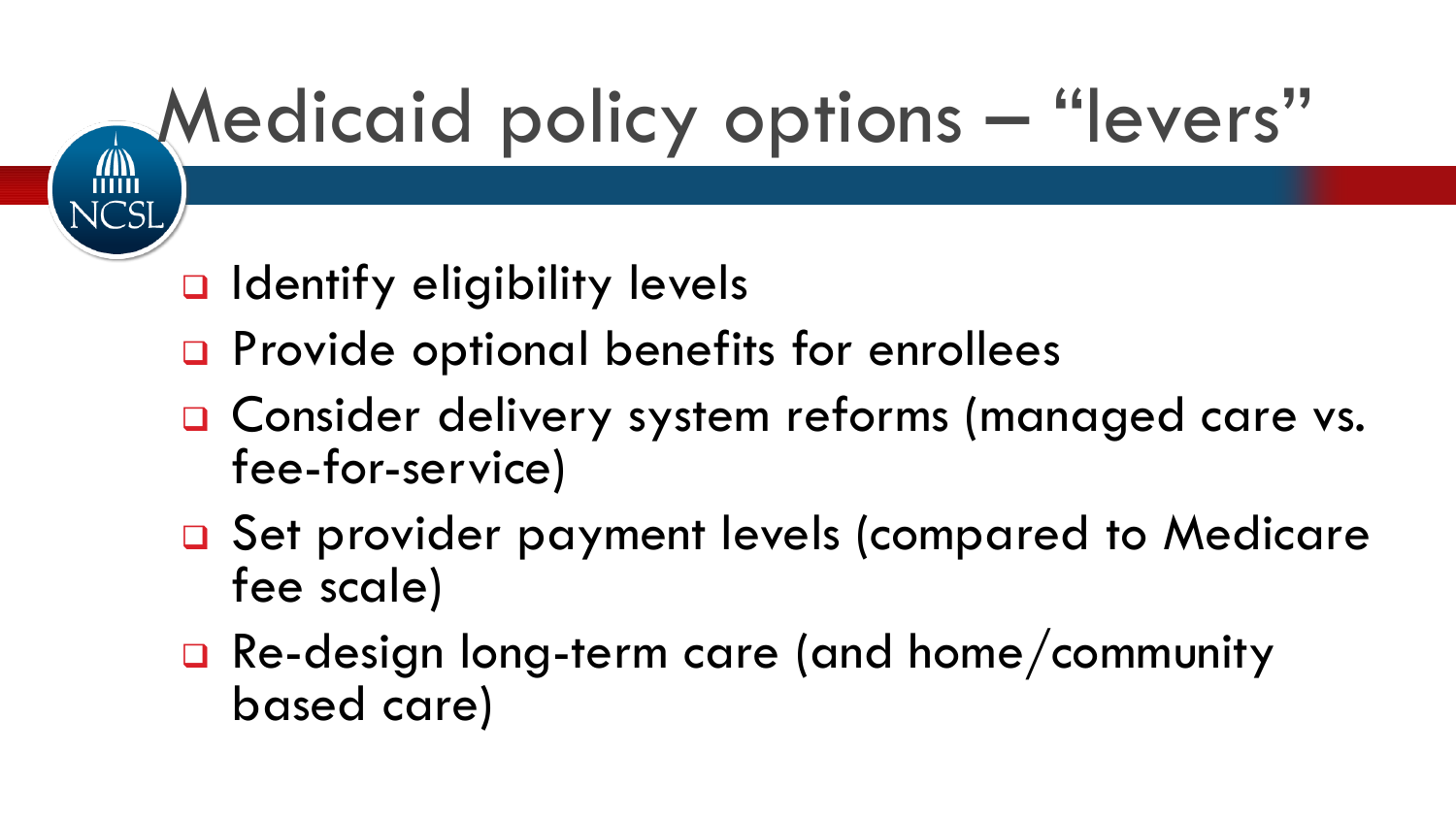# **AD**

## **Medicaid Eligibility**

#### Eligibility levels are highest for children and pregnant

#### women.

Median Eligibility Level in the US as a Percent of FPL, as of January 1, 2017



Eligibility levels are based on the FPL for a family of three for children, pregnant women, and parents, and for an individual for childless adults and seniors & people w/ disabilities. Seniors & people w/ disabilities eligibility may include an asset limit.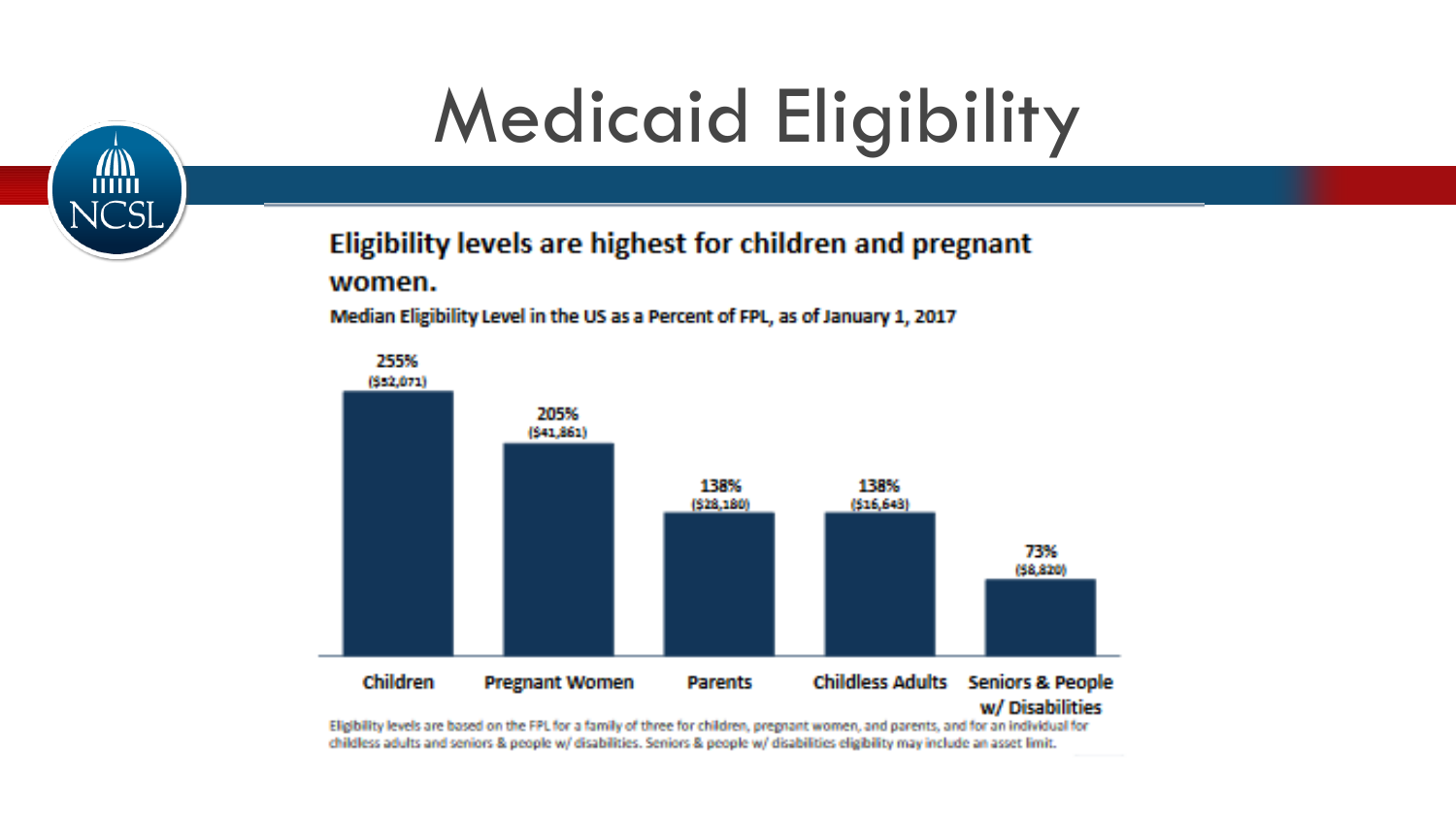### **Medicaid Services**



#### **Mandatory Benefits/Services**

- Inpatient hospital services  $\bullet$
- Outpatient hospital services  $\bullet$
- EPSDT: Early and Periodic Screening, Diagnostic, and **Treatment Services** (for individuals under 21)
- **Nursing Facility Services**  $\bullet$
- Home health services
- Physician services  $\bullet$
- **Rural health clinic services**
- Federally qualified health center services
- Laboratory and X-ray services
- Family planning services
- Nurse Midwife services
- Certified Pediatric and Family Nurse Practitioner  $\bullet$ services
- **Freestanding Birth Center services** (when licensed or otherwise recognized by the state)
- Transportation to medical care  $\bullet$
- Tobacco cessation counseling for  $\bullet$ pregnant women

- **Optional Benefits/ Services**
- **Prescription Drugs**  $\bullet$
- Clinic services
- Physical therapy  $\bullet$
- Occupational therapy  $\bullet$
- Speech, hearing and language disorder services  $\bullet$
- Respiratory care services
- Other diagnostic, screening, preventive  $\bullet$ and rehabilitative services
- Podiatry services  $\bullet$
- Optometry services
- **Dental Services**
- Dentures
- Prosthetics
- Eyeglasses  $\bullet$
- Chiropractic services
- Other practitioner services
- Private duty nursing services
- Personal Care
- Hospice
- Case management
- Services for Individuals Age 65 or Older in an  $\bullet$ Institution for Mental Disease (IMD)
- Services in an intermediate care facility for Individuals  $\bullet$ with Intellectual Disability
- State Plan Home and Community Based Services-۰  $1915(i)$
- Self-Directed Personal Assistance Services- 1915(j)
- Community First Choice Option-1915(k) ۰
- **TB Related Services**  $\bullet$
- Inpatient psychiatric services for individuals under  $\bullet$ age 21
- Other services approved by the Secretary
- Health Homes for Enrollees with Chronic Conditions- $\bullet$ Section 1945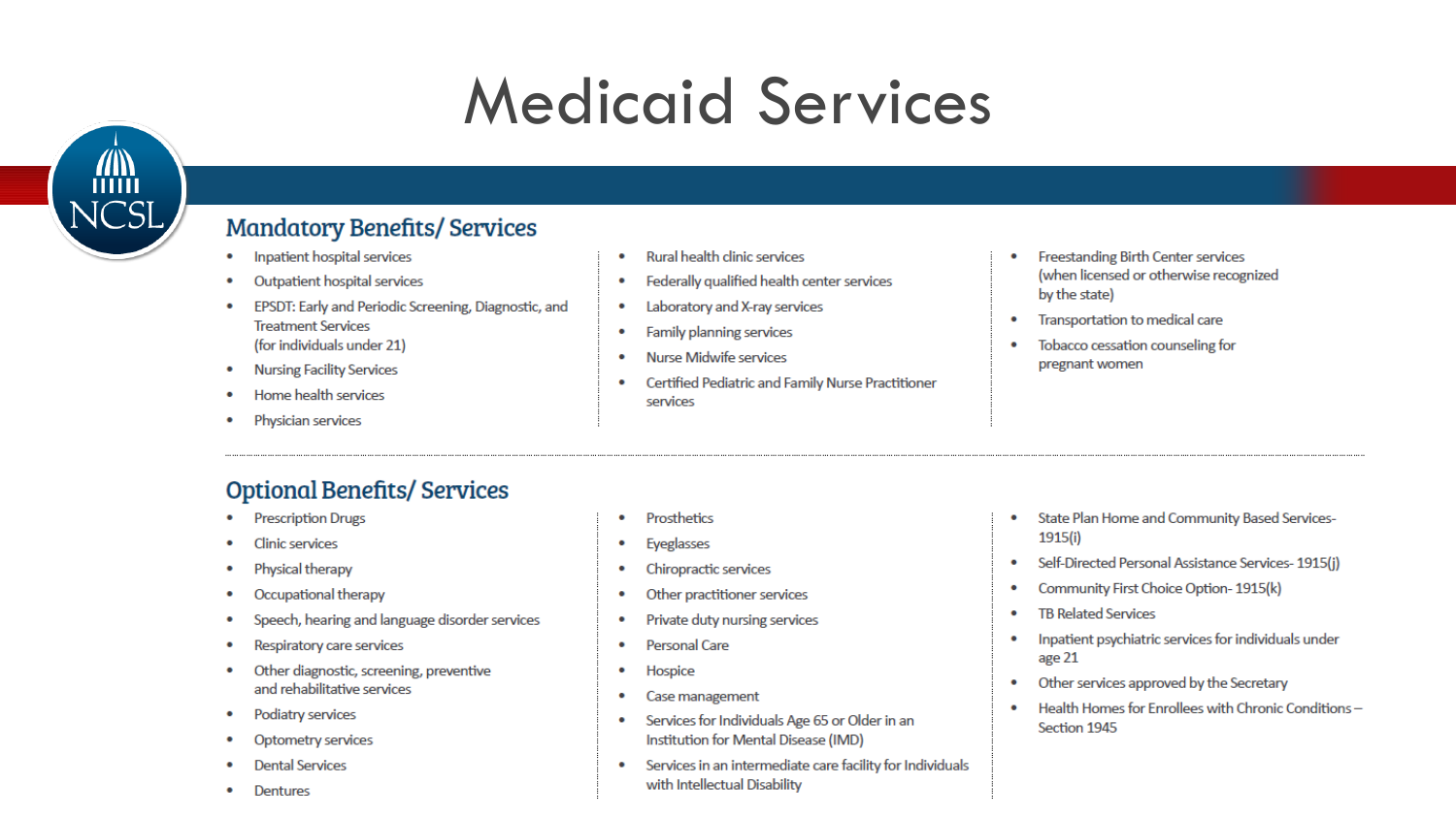

### **Medicaid Spending**

#### **Medicaid Spending by Enrollment Group**



Source: Kaiser Family Foundation

#### **Medicaid Spending by Population**



Source: Kaiser Family Foundation, 2011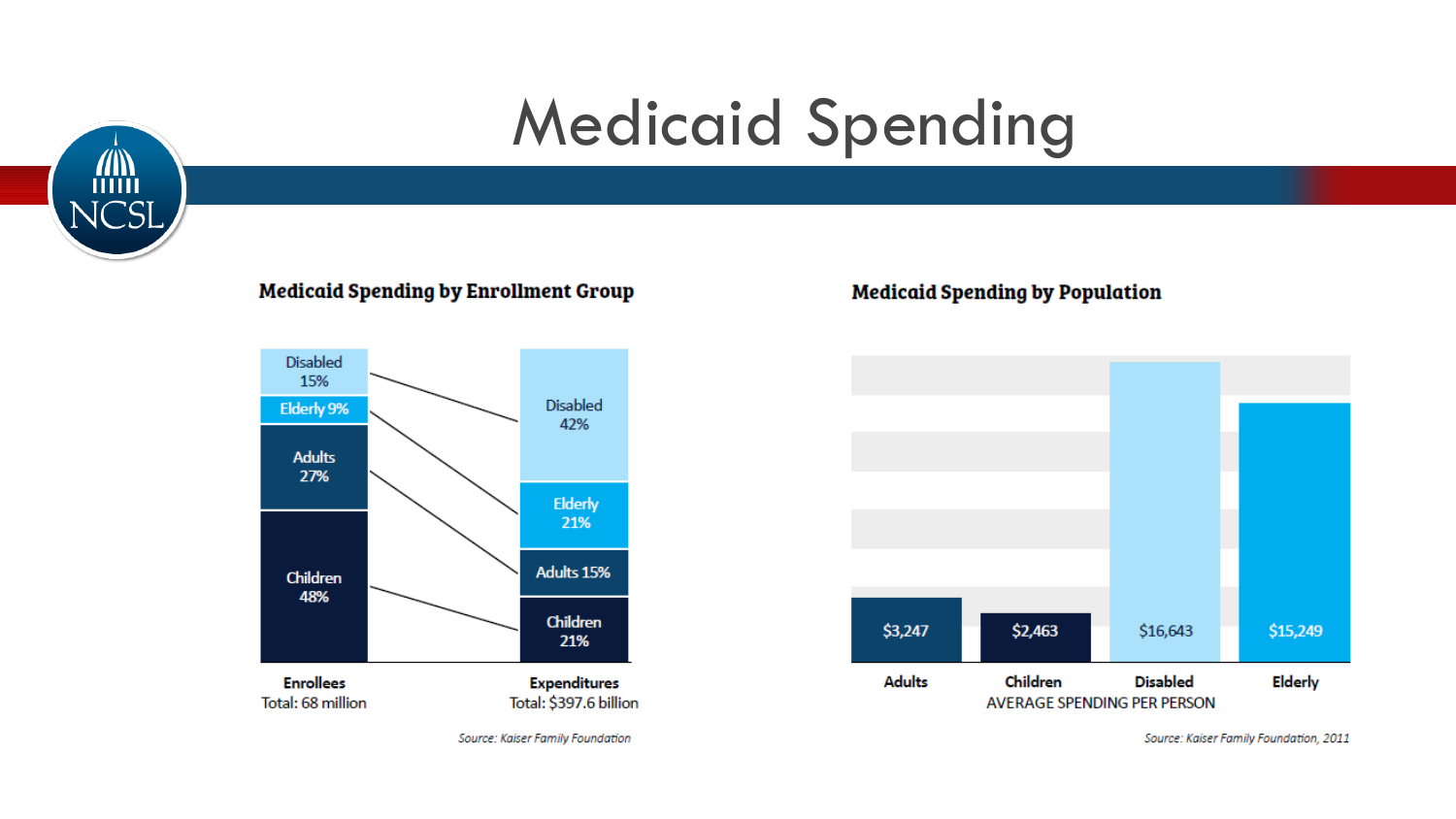# What is a Medicaid waiver?

States seeking additional flexibility to design their Medicaid programs (influence "policy levers") may apply for formal waivers of some statutory requirement from the Department of Health and Human Services:

- 1115 Demonstration Waivers
- 1915 (b) Managed Care Waivers
- 1915 (c) Home- and Community-based Services (HCBS) Waiver
- What is a Medicaid waiver?
- Combined or concurrent Section 1915(c) waivers

"Today, we commit to ushering in a new era for the federal and state Medicaid partnership where states have more freedom to design programs that meet the spectrum of diverse needs of their Medicaid population." - HHS letter to governors, March, 2017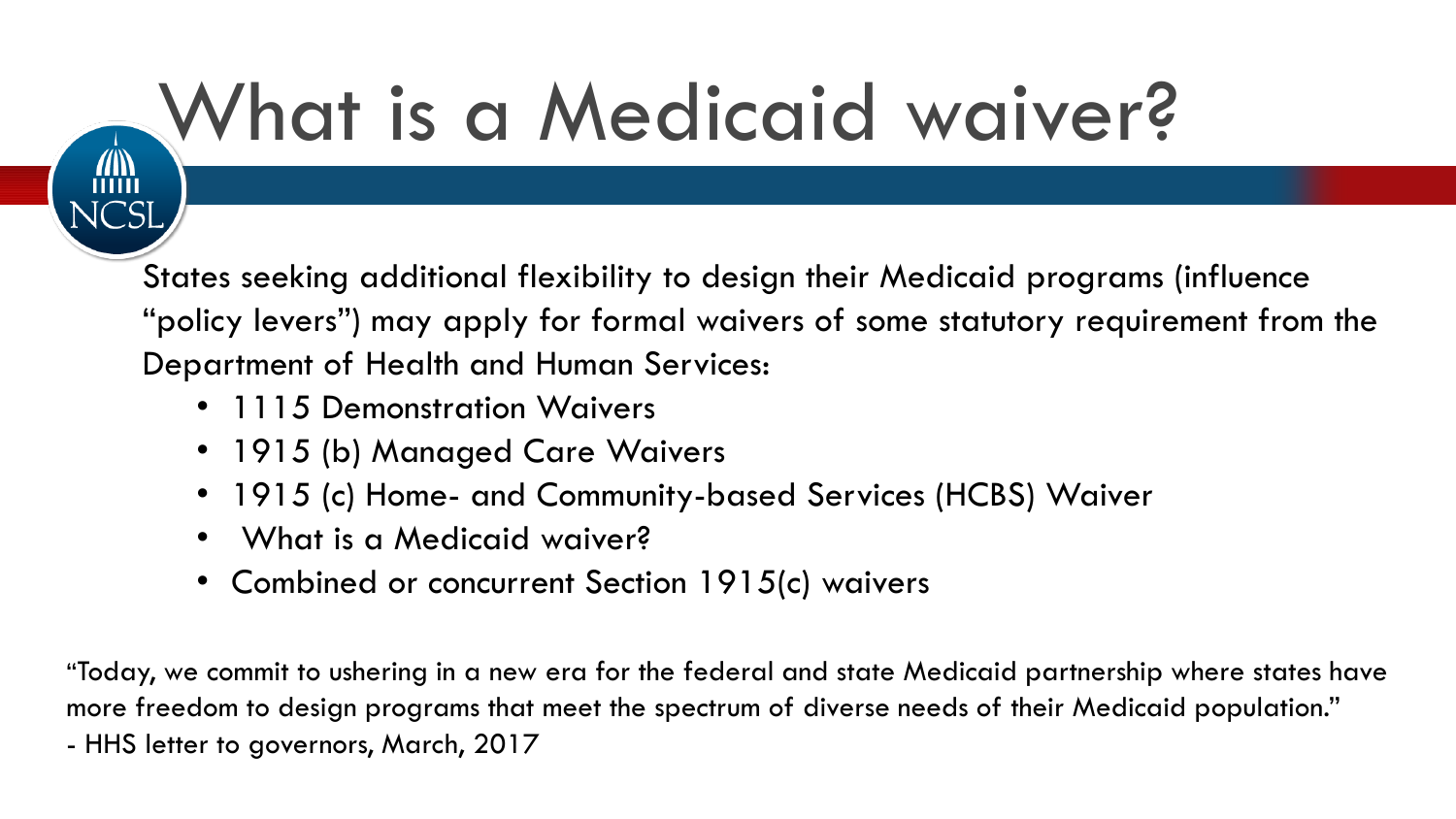### 1915(C) Home- and Community-based Services (HCBS) Waivers

- This waiver allows states to meet the needs of people who prefer to get long-term care services and supports in their home or community, rather than in an institutional setting.
- 1915 (c) HCBS programs provide a combination of medical and nonmedical services, including: home health aide, personal care, adult day health services, habilitation (both day and residential), and respite care.
- $\Box$  47 states offer services through this waiver, with the other three (Arizona, Rhode Island and Vermont) offering HCBS through an 1115 demonstration waiver.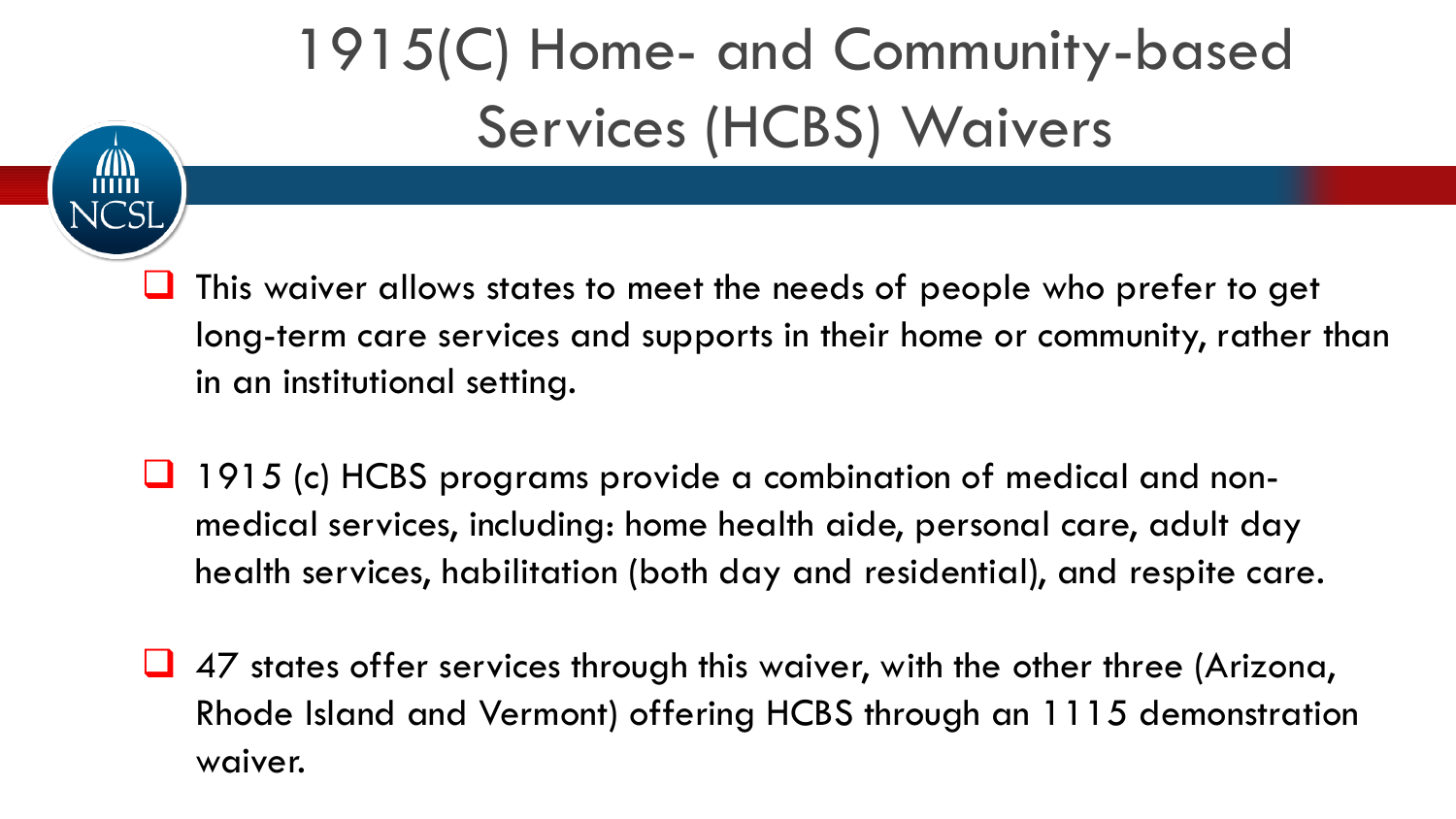

Source: Kaiser Family Foundation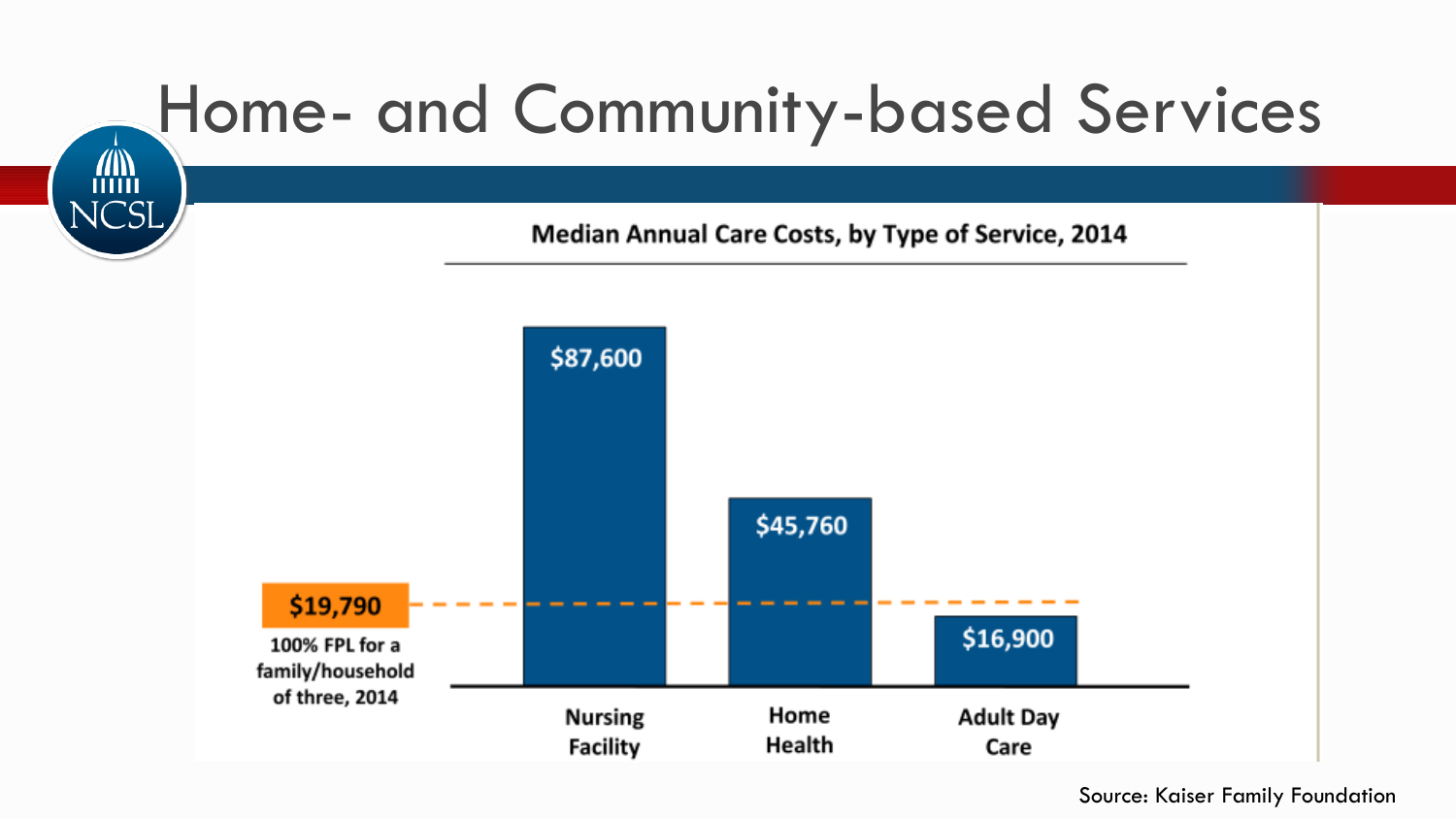

Under the waivers, states have considerable flexibility to:

- Expand eligibility to individuals who are not otherwise Medicaid or CHIP eligible;
- Provide services not typically covered by Medicaid; and
- Use innovative service delivery systems that improve care, increase efficiency and reduce costs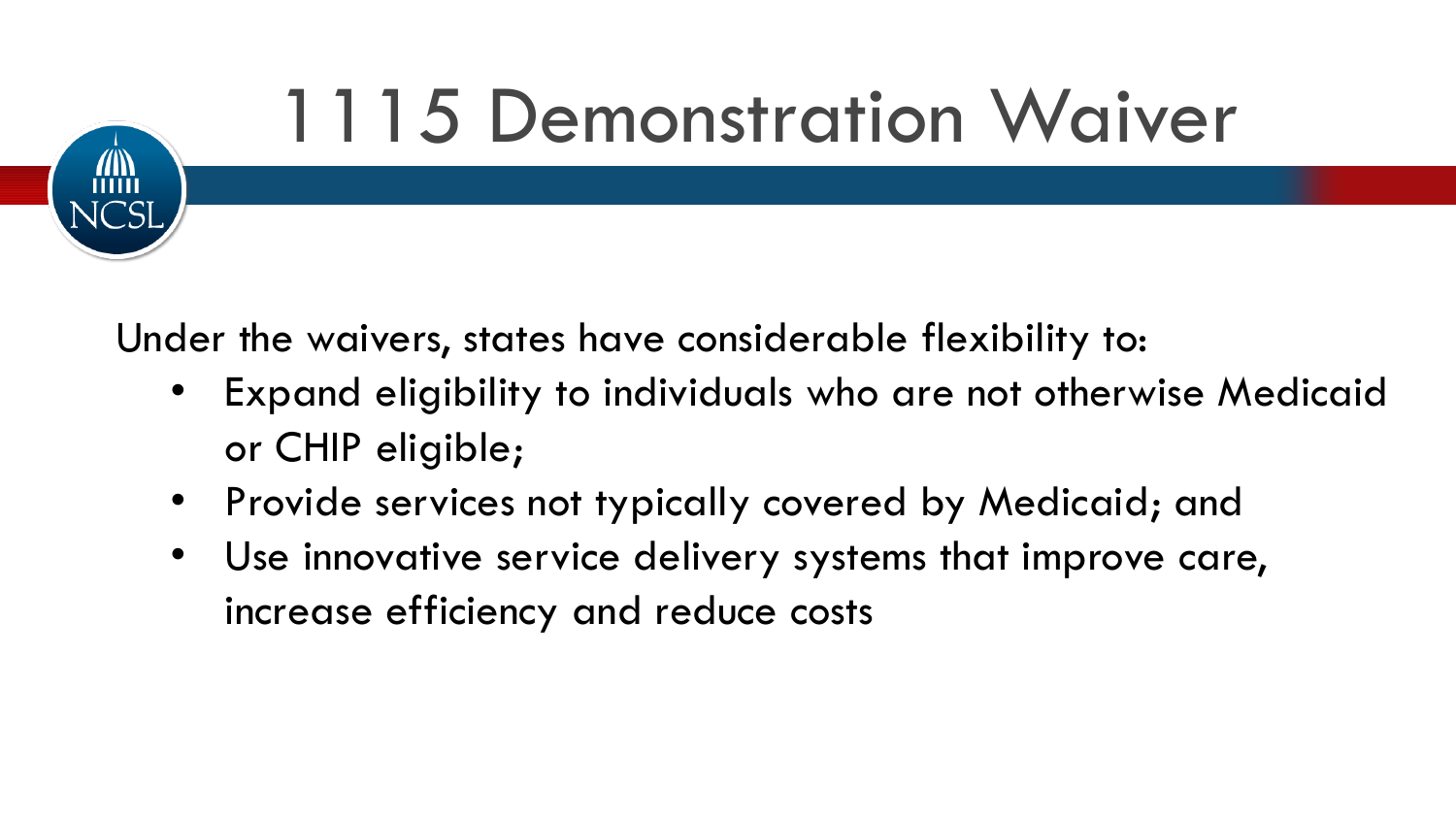

Source: Kaiser Family Foundation